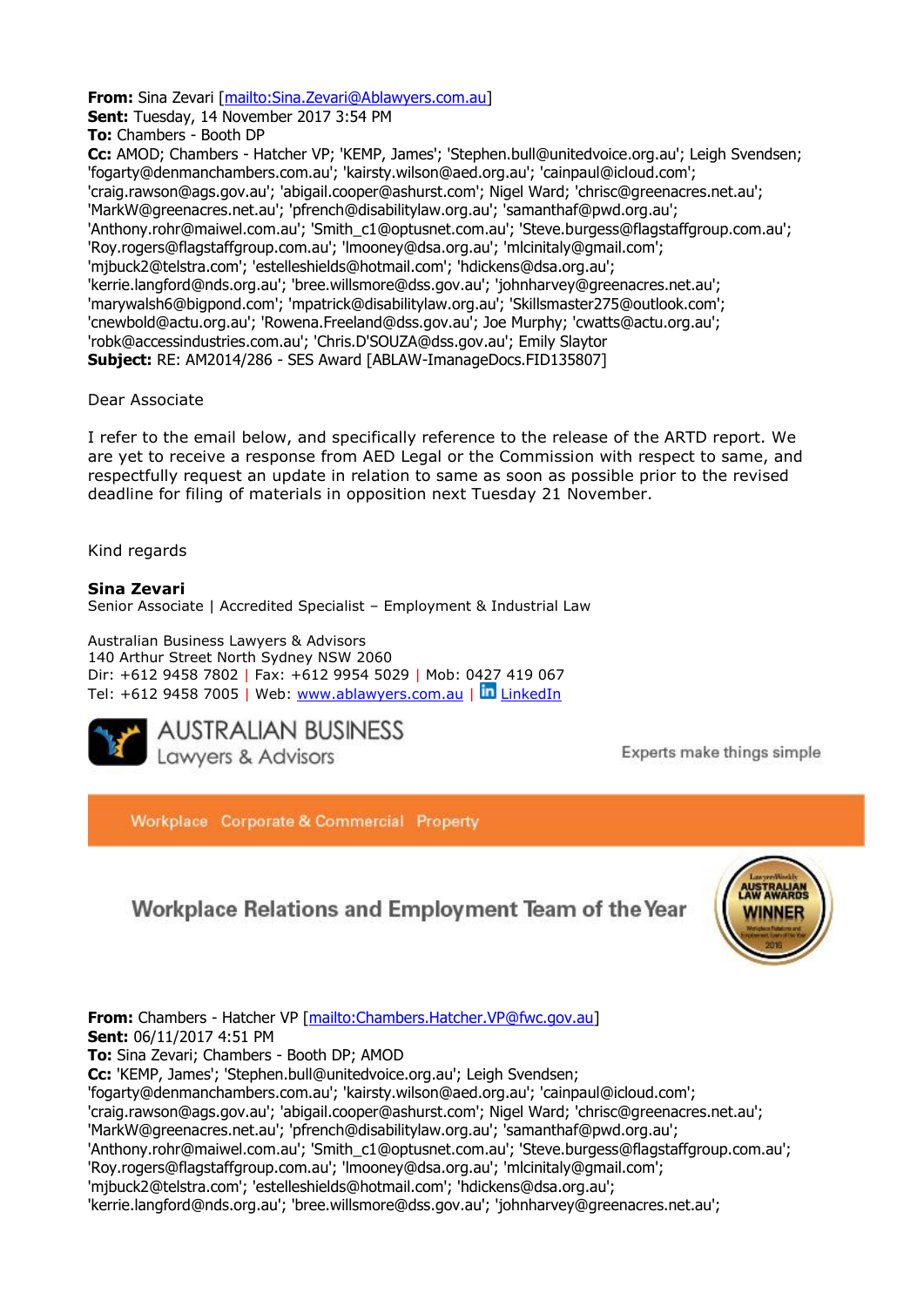'marywalsh6@bigpond.com'; 'mpatrick@disabilitylaw.org.au'; 'Skillsmaster275@outlook.com'; 'cnewbold@actu.org.au'; 'Rowena.Freeland@dss.gov.au'; Joe Murphy; 'cwatts@actu.org.au'; 'robk@accessindustries.com.au'; 'Chris.D'SOUZA@dss.gov.au'; Emily Slaytor **Subject:** RE: AM2014/286 - SES Award [ABLAW-ImanageDocs.FID135807]

Dear Mr Zevari,

I refer to your email below and the requested extension.

The Commission grants request such that:

- 1. Any parties opposing a variation proposal shall file in the Commission the witness statements, expert's reports and other evidentiary material upon which they intend to rely, together with an outline of submissions, on or before 4.00pm Tuesday 21 November 2017.
- 2. Any evidence and outlines of submissions in reply shall be filed in the Commission on or before 4.00pm Thursday 14 December 2017.

In light of this, the directions hearing listed on 18 December 2017 will be vacated and re-listed at **9.00am on Thursday 21 December 2017**. A notice of listing to this effect will shortly follow and be published on the website.

Kind regards,

**Ingrid Stear** Associate to Vice President Hatcher

**Fair Work Commission** 

Tel: (02) 9308 1812 Fax: (02) 9380 6990 [chambers.hatcher.vp@fwc.gov.au](mailto:chambers.hatcher.vp@fwc.gov.au) 

Level 10 Tower Terrace 80 William Street East Sydney NSW 2011 [www.fwc.gov.au](http://www.fwc.gov.au/)

**From:** Sina Zevari [\[mailto:Sina.Zevari@Ablawyers.com.au\]](mailto:Sina.Zevari@Ablawyers.com.au) **Sent:** Monday, 6 November 2017 2:15 PM **To:** Chambers - Hatcher VP; Chambers - Booth DP **Cc:** 'KEMP, James'; 'Stephen.bull@unitedvoice.org.au'; Leigh Svendsen; 'fogarty@denmanchambers.com.au'; 'kairsty.wilson@aed.org.au'; 'cainpaul@icloud.com'; 'craig.rawson@ags.gov.au'; 'abigail.cooper@ashurst.com'; Nigel Ward; 'chrisc@greenacres.net.au'; 'MarkW@greenacres.net.au'; 'pfrench@disabilitylaw.org.au'; 'samanthaf@pwd.org.au'; 'Anthony.rohr@maiwel.com.au'; 'Smith\_c1@optusnet.com.au'; 'Steve.burgess@flagstaffgroup.com.au'; 'Roy.rogers@flagstaffgroup.com.au'; 'lmooney@dsa.org.au'; 'mlcinitaly@gmail.com'; 'mjbuck2@telstra.com'; 'estelleshields@hotmail.com'; 'hdickens@dsa.org.au'; 'kerrie.langford@nds.org.au'; 'bree.willsmore@dss.gov.au'; 'johnharvey@greenacres.net.au'; 'marywalsh6@bigpond.com'; 'mpatrick@disabilitylaw.org.au'; 'Skillsmaster275@outlook.com'; 'cnewbold@actu.org.au'; 'Rowena.Freeland@dss.gov.au'; Joe Murphy; 'cwatts@actu.org.au'; 'robk@accessindustries.com.au'; 'Chris.D'SOUZA@dss.gov.au'; Emily Slaytor **Subject:** RE: AM2014/286 - SES Award [ABLAW-ImanageDocs.FID135807]

Dear Associates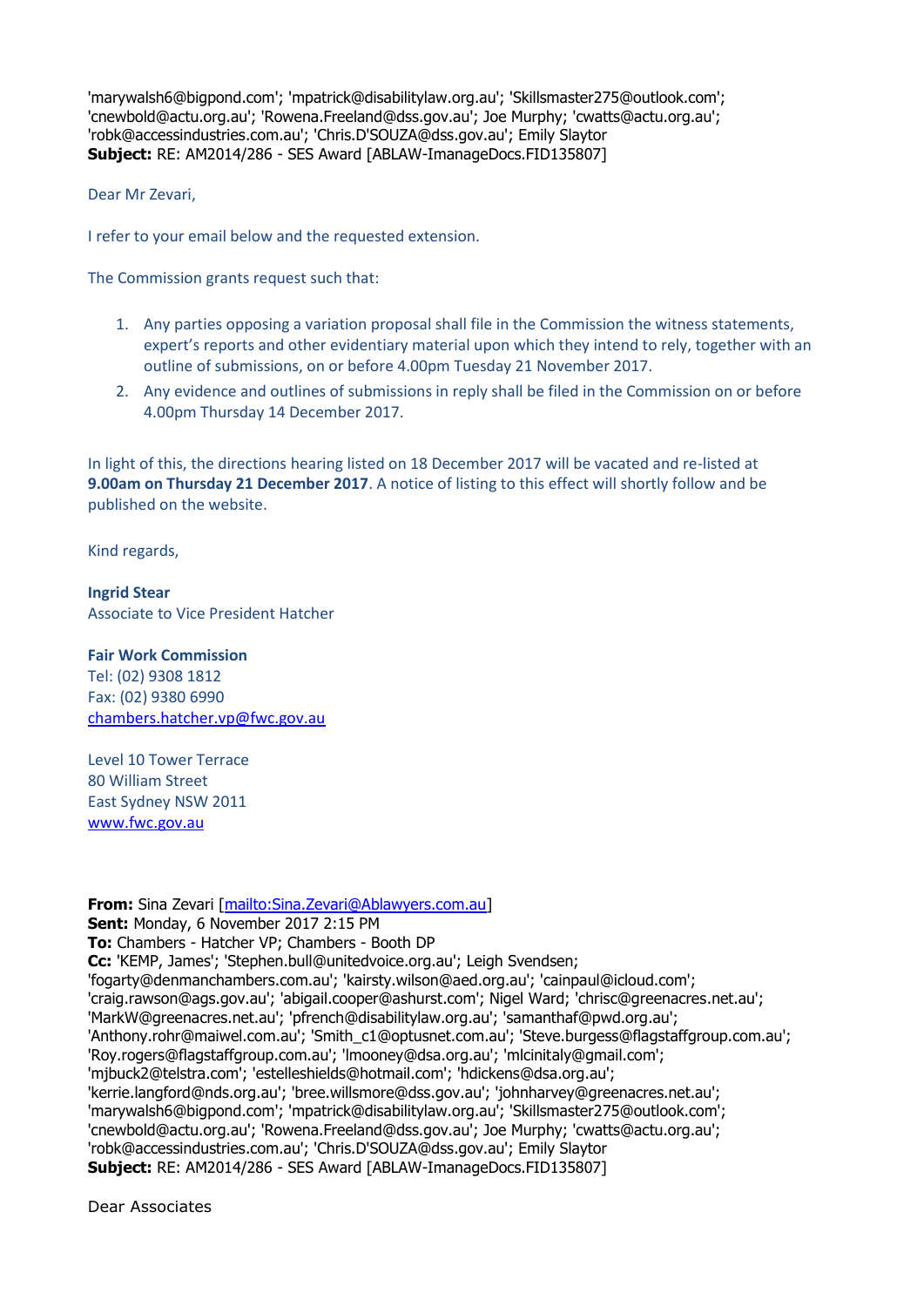# **Directions**

We refer to the Directions made by Vice President Hatcher regarding contested substantive matters in the above matter on 10 July 2017, which included the following orders:

- 1. Any party who proposes a variation to the Award shall file in the Commission a draft determination to give effect to their variation proposal on or before **4.00pm Monday 31 July 2017**.
- 2. Any parties supporting a variation proposal shall file in the Commission the witness statements, expert's reports and other evidentiary material upon which they intend to rely, together with an outline of submissions, on or before **4.00pm Monday 25 September 2017**.
- 3. Any parties opposing a variation proposal shall file in the Commission the witness statements, expert's reports and other evidentiary material upon which they intend to rely, together with an outline of submissions, on or before 4**.00pm Monday 13 November 2017**.
- 4. Any evidence and outlines of submissions in reply shall be filed in the Commission on or before **4.00pm Monday 11 December 2017**.

On 20 September 2017 AED Legal requested an extension until 18 October 2017 for compliance with Order 2. No explanation was provided for the request.

Later on 20 September 2017, the Commission granted AED Legal until close of business **2 October 2017** to comply with Order 2 (an extension of one week).

On 21 September 2017, AED Legal requested that the extension granted by the Commission go beyond 2 October 2017, noting that a party to an Order for Production had been given an extension in relation to the production of its documents.

On 22 September 2017, the Commission denied AED Legal a further extension in relation to Order 2, and affirmed the revised due date of close of business 2 October 2017 (save for material derived from documents produced from orders for production issued by AED Legal).

On 2 October 2017, AED Legal filed two witness statements in partial compliance with Order 2, being those of Peggy Eagles and Kate Last.

On 3 October 2017 (and after the revised due date provided by the Commission) AED Legal filed two further witness statements (being those of Kairstien Wilson and Paul Cain) and an Outline of Submissions.

In fairness to the other parties involved in these proceedings, and to avoid prejudicing them in relation to the extension/delay associated with the filing of AED Legal's materials to date, we respectfully request that Orders 3 and 4 made by Vice President Hatcher on 10 July 2017 as referred to above be amended as follows:

| Order 3 | Any parties opposing a variation proposal shall file in the Commission<br>the witness statements, expert's reports and other evidentiary material<br>upon which they intend to rely, together with an outline of submissions,<br>on or before 4.00pm Tuesday 21 November 2017. |
|---------|--------------------------------------------------------------------------------------------------------------------------------------------------------------------------------------------------------------------------------------------------------------------------------|
| Order 4 | Any evidence and outlines of submissions in reply shall be filed in the<br>Commission on or before 4.00pm Thursday 14 December 2017.                                                                                                                                           |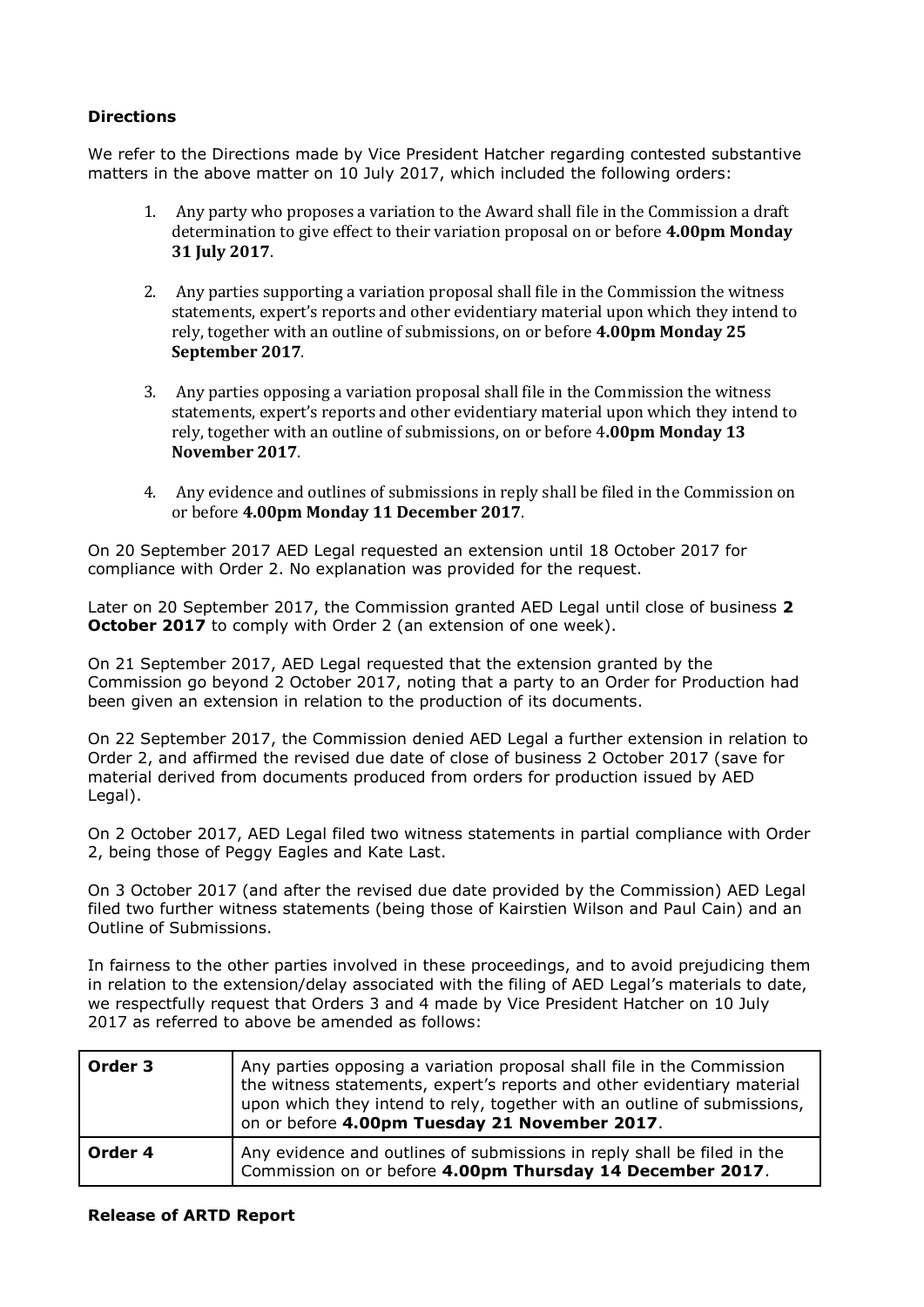In response to the email on behalf of the Advocate Parties and the Unions below regarding release of the ARTD report (and on behalf of our client, National Disability Services) we are instructed to respond as follows:

- NDS will consent to the release of the three reports referred to below relating to trials and demonstrations;
- As to consultation with the relevant employees, given the impracticality of all participants being contacted and providing their consent, we would propose to redact the relevant parties' details, as referred to below.

Should the Commission be minded to grant the extension to Order 3 referred to above, NDS would file redacted versions of the ARTD Report and trial/demonstration reports as part of its materials in reply on or before 4pm on 21 November 2017.

Kind regards

#### **Sina Zevari**

Senior Associate | Accredited Specialist – Employment & Industrial Law

Australian Business Lawyers & Advisors 140 Arthur Street North Sydney NSW 2060 Dir: +612 9458 7802 | Fax: +612 9954 5029 | Mob: 0427 419 067 Tel: +612 9458 7005 | Web:<www.ablawyers.com.au> | in [LinkedIn](https://www.linkedin.com/company/australian-business-lawyers?trk=top_nav_home)



Experts make things simple

Workplace Corporate & Commercial Property

# Workplace Relations and Employment Team of the Year



**From:** Chambers - Booth DP [\[mailto:Chambers.Booth.dp@fwc.gov.au\]](mailto:Chambers.Booth.dp@fwc.gov.au) **Sent:** 03/11/2017 15:58 **To:** 'KEMP, James'; [Stephen.bull@unitedvoice.org.au;](mailto:Stephen.bull@unitedvoice.org.au) Leigh Svendsen; [fogarty@denmanchambers.com.au;](mailto:fogarty@denmanchambers.com.au) [kairsty.wilson@aed.org.au;](mailto:kairsty.wilson@aed.org.au) [cainpaul@icloud.com;](mailto:cainpaul@icloud.com) [craig.rawson@ags.gov.au;](mailto:craig.rawson@ags.gov.au) [abigail.cooper@ashurst.com;](mailto:abigail.cooper@ashurst.com) Nigel Ward; Emily Baxter; [chrisc@greenacres.net.au;](mailto:chrisc@greenacres.net.au) [MarkW@greenacres.net.au;](mailto:MarkW@greenacres.net.au) [pfrench@disabilitylaw.org.au;](mailto:pfrench@disabilitylaw.org.au) [samanthaf@pwd.org.au;](mailto:samanthaf@pwd.org.au) [Anthony.rohr@maiwel.com.au;](mailto:Anthony.rohr@maiwel.com.au) [Smith\\_c1@optusnet.com.au;](mailto:Smith_c1@optusnet.com.au) [Steve.burgess@flagstaffgroup.com.au;](mailto:Steve.burgess@flagstaffgroup.com.au) [Roy.rogers@flagstaffgroup.com.au;](mailto:Roy.rogers@flagstaffgroup.com.au) [lmooney@dsa.org.au;](mailto:lmooney@dsa.org.au) [mlcinitaly@gmail.com;](mailto:mlcinitaly@gmail.com) [mjbuck2@telstra.com;](mailto:mjbuck2@telstra.com) [estelleshields@hotmail.com;](mailto:estelleshields@hotmail.com) [hdickens@dsa.org.au;](mailto:hdickens@dsa.org.au) [kerrie.langford@nds.org.au;](mailto:kerrie.langford@nds.org.au) [bree.willsmore@dss.gov.au;](mailto:bree.willsmore@dss.gov.au) [johnharvey@greenacres.net.au;](mailto:johnharvey@greenacres.net.au) [marywalsh6@bigpond.com;](mailto:marywalsh6@bigpond.com) [mpatrick@disabilitylaw.org.au;](mailto:mpatrick@disabilitylaw.org.au) [Skillsmaster275@outlook.com;](mailto:Skillsmaster275@outlook.com) [cnewbold@actu.org.au;](mailto:cnewbold@actu.org.au) [Rowena.Freeland@dss.gov.au;](mailto:Rowena.Freeland@dss.gov.au) Sina Zevari; Joe Murphy; [cwatts@actu.org.au;](mailto:cwatts@actu.org.au) 'robk@accessindustries.com.au'; 'Chris.D'SOUZA@dss.gov.au' **Cc:** Chambers - Booth DP **Subject:** FW: AM2014/286 - SES Award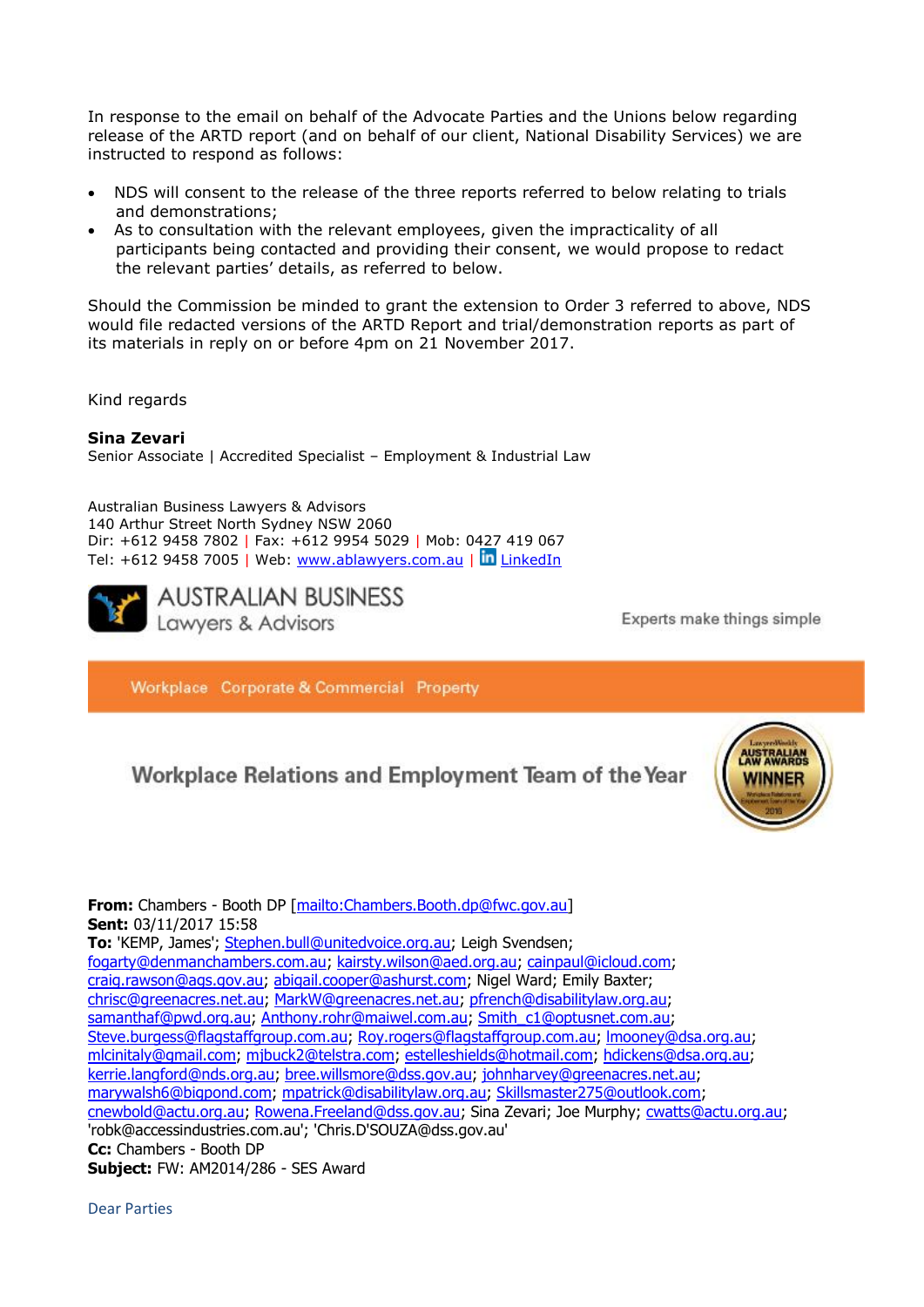Please see the below response received from Kairsty Wilson concerning the ARTD report.

Should the employers have any response, please provide this to chambers.

Kind regards

**Grace Cummings** Associate to Deputy President Booth

**Fair Work Commission** Tel: 02 9308 1818 [chambers.booth.dp@fwc.gov.au](mailto:chambers.booth.dp@fwc.gov.au) [www.fwc.gov.au](http://www.fwc.gov.au/)

10/80 William Street, East Sydney, NSW 2011

**From:** Kairsty Wilson [\[mailto:kairsty.wilson@aed.org.au\]](mailto:kairsty.wilson@aed.org.au) **Sent:** Thursday, 2 November 2017 3:59 PM **To:** Chambers - Booth DP Cc: Paul Cain; [samanthaf@pwd.org.au;](mailto:samanthaf@pwd.org.au) Mark Patrick; Leigh Svendsen; [Stephen.bull@unitedvoice.org.au](mailto:Stephen.bull@unitedvoice.org.au) **Subject:** RE: AM2014/286 - SES Award

Dear Deputy President Booth.

The Advocate Parties (AED, Inclusion Australia & PWDA) and the Unions (HSU & United Voice) have discussed the request as detailed below. As a united group, we would only agree to the release of this report if the three reports referring to the trials and demonstrations of the "modified" SWS including all data and documentation that was relied upon (including but not limited to:- the survey of ADEs using the SWS.) are also released. We believe that the ARTD report on the evaluation of the SWS modifications is incomplete without the individual employee assessment data in its entirety, also being released and therefore an inaccurate account will result.

To make it clear, we will not consent to the ARTD report on the evaluation of the SWS modifications being released unless all documents as outlined above are also released.

Further the employer and employees who were part of the trials/demos/surveys need to be consulted as they may have been told or signed documents that their involvement would be confidential. The documents that haven't been, should be, redacted to ensure entities and employees are not named.

It is also noted that some witness statements being used to support a specific position already refer to the demonstration.

Regards,

Kairsty Wilson **Legal Manager**

**AED LEGAL CENTRE Suite 4 Level 9, 276 Flinders Street, Melbourne 3000. Tel: (03) 9639 4333 Fax: (03) 9650 2833 web:<www.aed.org.au>**